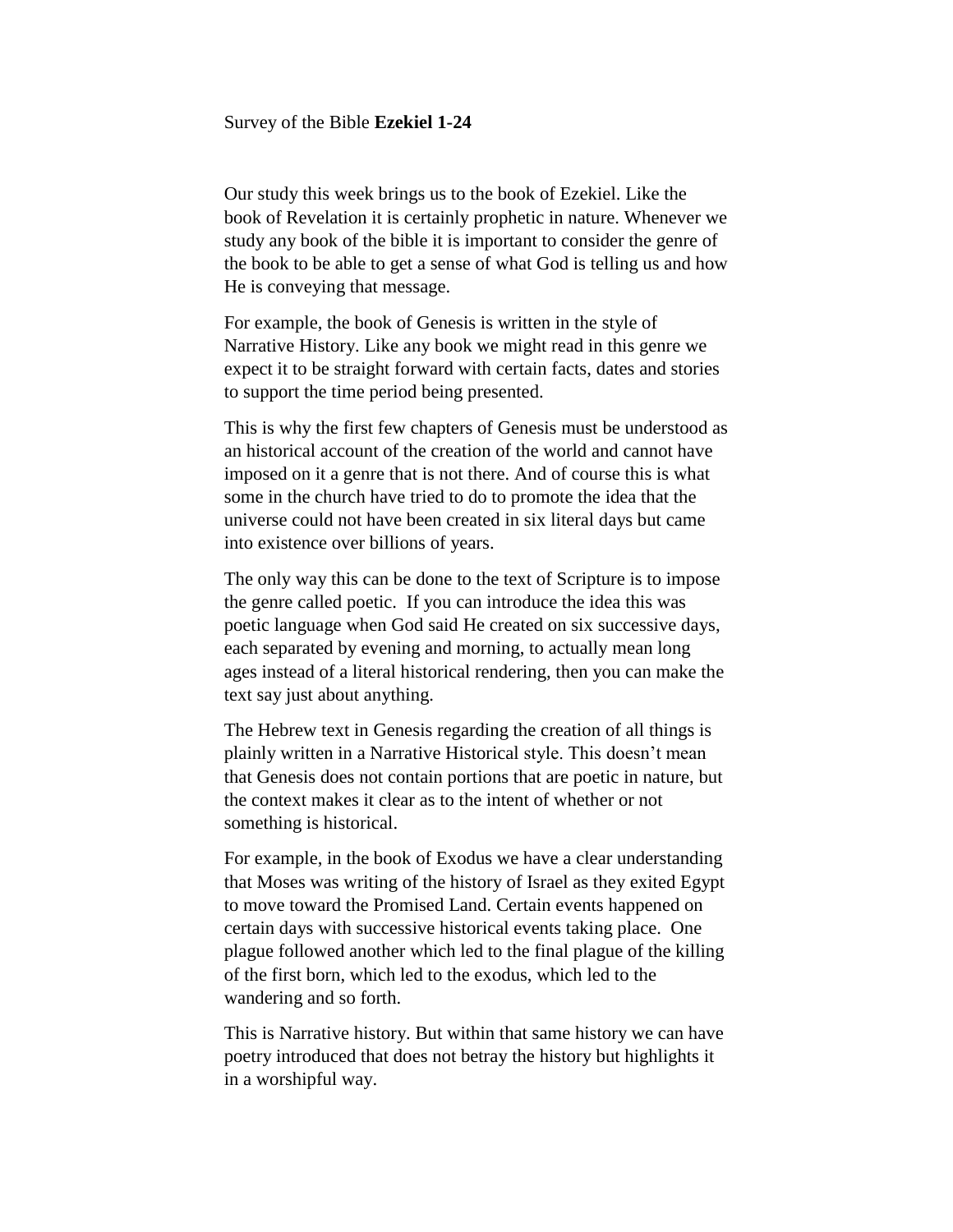For example, when Moses and the Israelites were brought successfully across the Red Sea, as Pharaoh's army was destroyed, this was written as an historical account. And yet, when Moses and the Israelites made it to the other side we read this.

**Exodus 15:1** NAU Then Moses and the sons of Israel sang this song to the LORD, and said, "I will sing to the LORD, for He is highly exalted; The horse and its rider He has hurled into the sea.

## **What style of language is a song?**

It's poetic. And the last part of that first verse gives us this sense as we have what is called an anthropomorphism as God is depicted as a person who picks up the horses and the riders and literally throws them into the sea.

Do you see the poetic form here?

# **Does this in any way detract from the historical reality that Pharaoh's army drowned in the sea?**

And so, even poetic language can convey truth of an historical nature. The same is true of other types of language that is conveying God's truths, be they historical, poetic, prophetic, parables and so forth.

Here's my point. As we come to the book of Ezekiel we will see different forms of language describing present or future history with the idea that all of God's word is revealing redemptive history as we move toward the final consummation of salvation found in Christ coming back for His people on the last day.

And so, as Jay Smith from the Bible Hub website says, "The book of Ezekiel is Narrative History, Prophetic and Apocalyptic in genre and even contains Parables."

So, you can have a variety of genres that all teach the truth that redemptive history is moving forward and we need to see it for what it is. So, let's begin with our text in Ezekiel.

**Ezekiel 1:1** <sup>NAU</sup> Now it came about in the thirtieth year, on the fifth *day* of the fourth month, while I was by the river Chebar among the exiles,

# **Let's stop right there. Of the different genres we've looked at, what genre is being introduced here as we begin this book?**

Historical narrative. In fact, the book of Ezekiel is one of the easiest to date in history because it has some of the most specific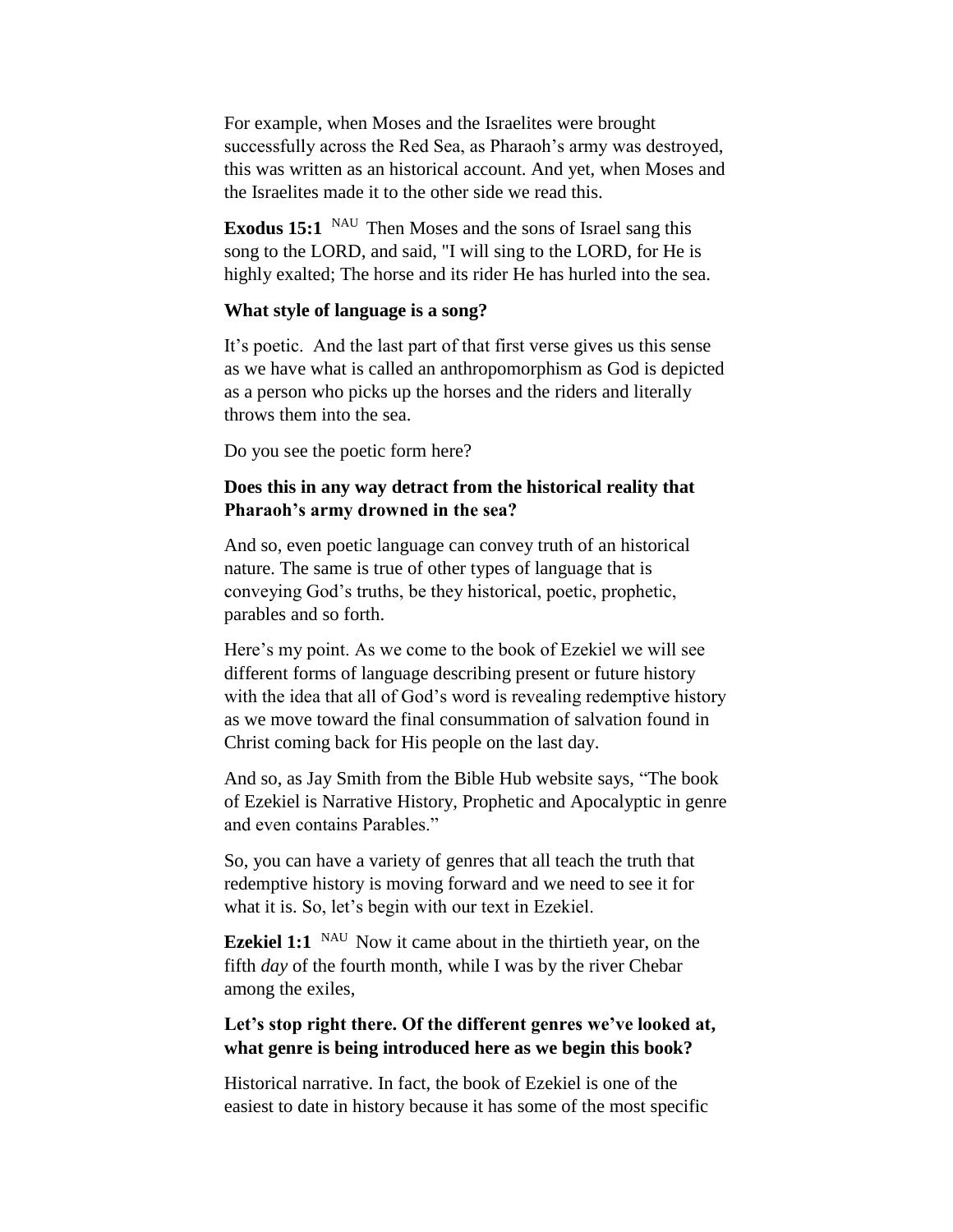time periods contained in the very pages of the book, like this one. And so scholars have accurately dated it at 571 BC.

Ezekiel is a contemporary of both Jeremiah and Joel who wrote during the time period of the exile into Babylon.

Because this is a survey of the Bible I am going to try and be more general in nature because this book contains a lot of detailed information from a prophetic standpoint. We'll try and touch on it but it will be to give an overview of what those prophesies entail.

Again, Jay Smith from the Bible Hub web site neatly summarizes the entire book in this way.

"It was written to announce judgment upon Judah, to allow them one last chance to repent. It also foretells of the coming deliverance of God's nation from captivity in Babylon. It mainly discusses the events during the Babylonian captivity. Ezekiel is a priest who is called by God to deliver His messages."

And his message begins with a vision.

**Ezekiel 1:1-4** the heavens were opened and I saw visions of God.  $2$  (On the fifth of the month in the fifth year of King Jehoiachin's exile, <sup>3</sup> the word of the LORD came expressly to Ezekiel the priest, son of Buzi, in the land of the Chaldeans by the river Chebar; and there the hand of the LORD came upon him.)  $4$  As I looked, behold, a storm wind was coming from the north, a great cloud with fire flashing forth continually and a bright light around it, and in its midst something like glowing metal in the midst of the fire.

Here the genre shifts to a more prophetic language as God conveys His truth to Ezekiel regarding Israel and what is to become of her.

The first chapter expresses the throne of God and His glory as Ezekiel sees the four living creatures in that glory. We'll see later that these living creatures are actually the Cherubim who are heavenly animals surrounding the throne of God.

It is interesting to note however, how prophetic language can be used to create all sorts of bizarre teachings when not compared with the entire counsel of God's word.

**Ezekiel 1:15-16** <sup>15</sup> Now as I looked at the living beings, behold, there was one wheel on the earth beside the living beings, for *each of* the four of them. <sup>16</sup> The appearance of the wheels and their workmanship *was* like sparkling beryl, and all four of them had the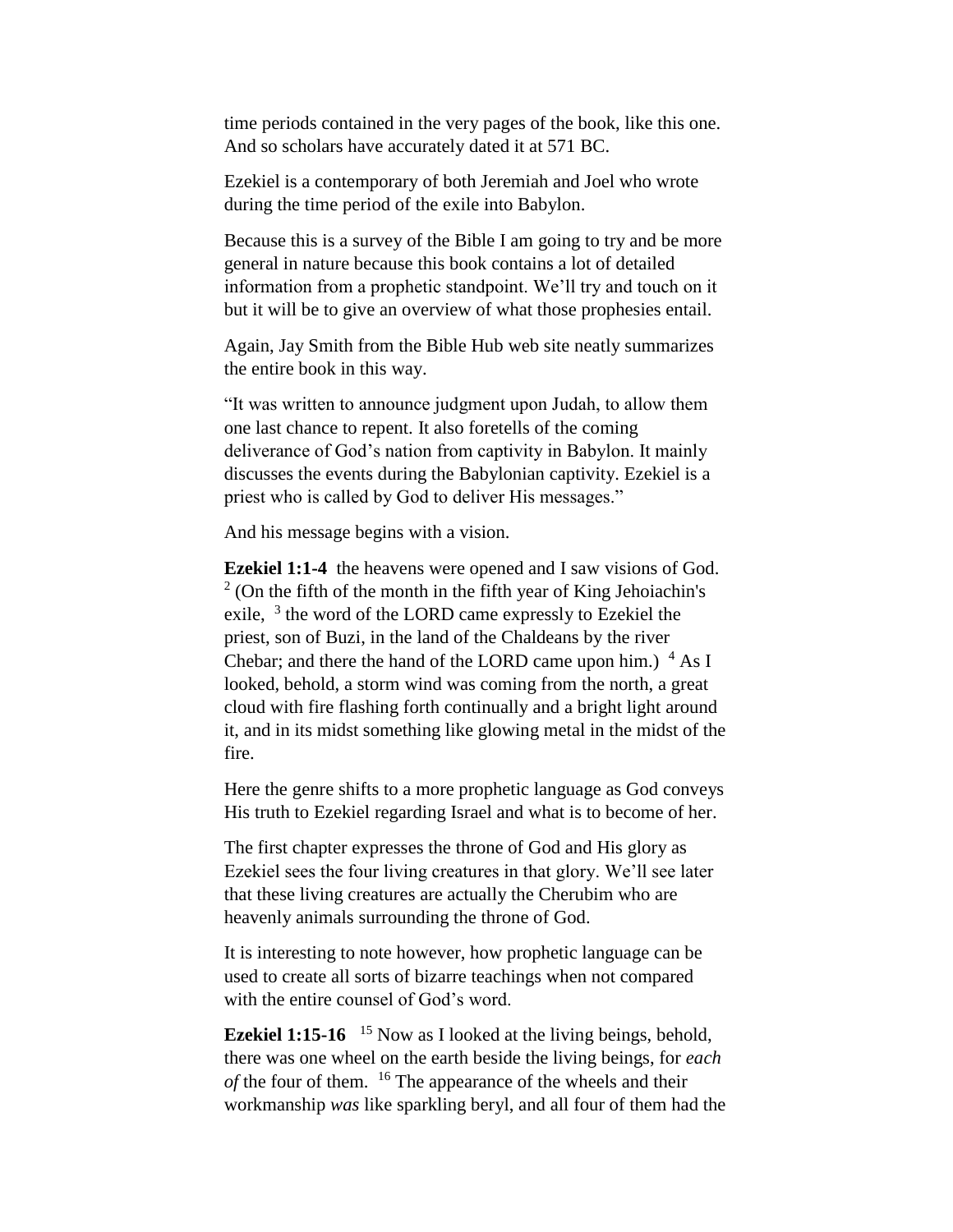same form, their appearance and workmanship *being* as if one wheel were within another.

**Ezekiel 1:19-20**  <sup>19</sup> Whenever the living beings moved, the wheels moved with them. And whenever the living beings rose from the earth, the wheels rose *also*. <sup>20</sup> Wherever the spirit was about to go, they would go in that direction. And the wheels rose close beside them; for the spirit of the living beings *was* in the wheels.

Most of us have wondered about this strange scene in the opening verses of Ezekiel chapter one where whirling wheels are associated with these Cherubim.

There have been a lot of theories regarding the wheels in Ezekiel's vision including those of ufologists who insist these are pictures of alien space ships ascending and descending on the earth.

But when we view these wheels and Cherubim in light of the heavenly vision and where we see these Cherubim elsewhere the mystery seems less bizarre.

Remember, that the plans that David was given by God regarding the temple that his son, Solomon, would build for the Lord, included Cherubim.

O. Palmer Robertson in his book "The Israel of God" makes this observation.

"The key to understanding [these "whirling wheels" and their significance] appears to be found in the provisions made by David for Solomon's building the temple. Among other things, David left for Solomon *"the plan for the chariot, that is, the cherubim of Gold that spread their wings and shelter the ark of the covenant of the Lord"* (1Chron.28:19)

"In other words, a chariot with wheels was part of the paraphernalia of the ark. The wheels associated with the ark came to symbolize the fact that God's presence was mobile. It could not be presumed that He would always remain within the temple. So, the chariot with wheels proved a fitting symbol that anticipated Ezekiel's message."

It is in this setting that God tells Ezekiel his purpose is to send him to Israel for judgment as seen in the second and third chapters.

**Ezekiel 2:3-7** <sup>3</sup> Then He said to me, "Son of man, I am sending you to the sons of Israel, to a rebellious people who have rebelled against Me; they and their fathers have transgressed against Me to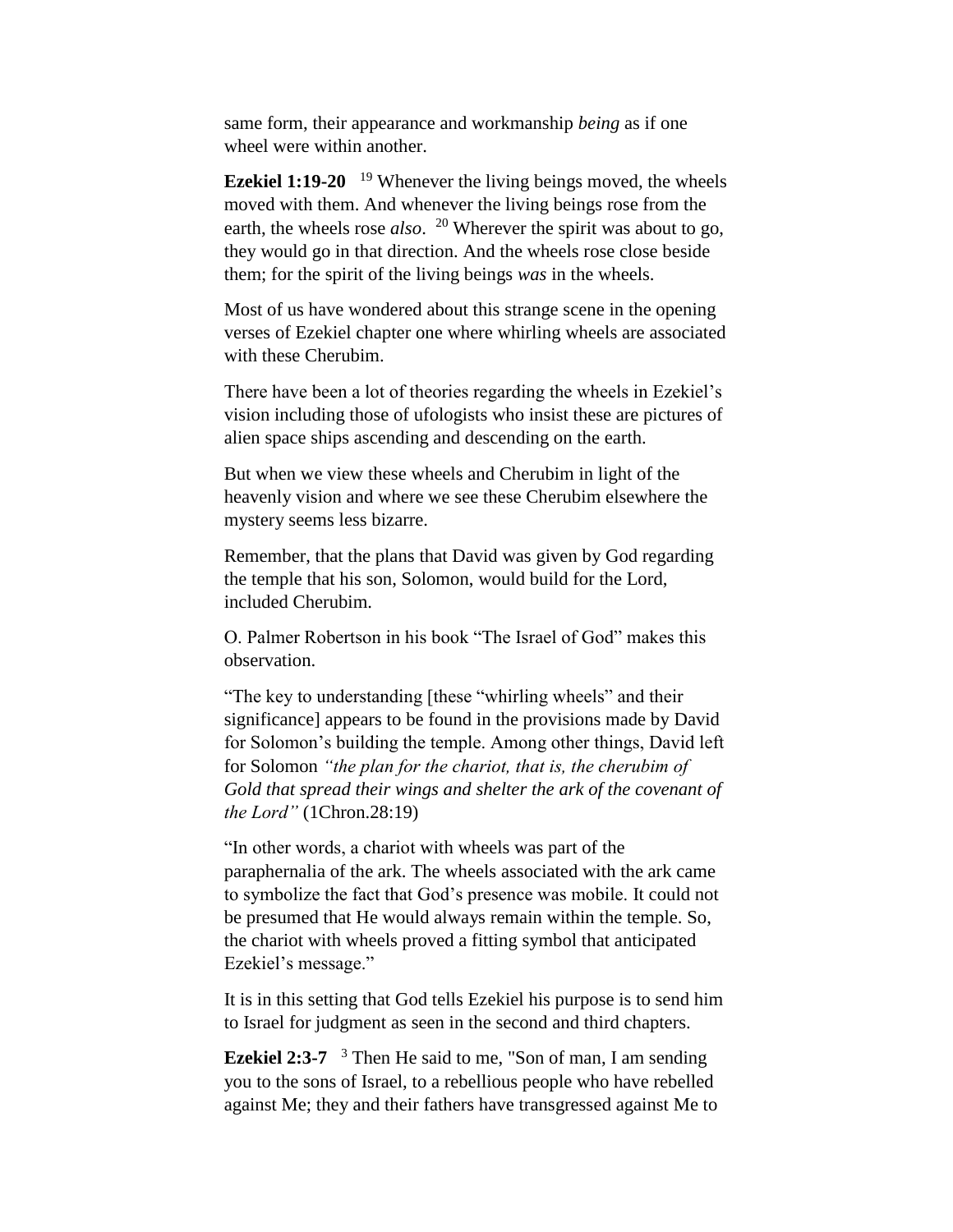this very day. <sup>4</sup> "I am sending you to them who are stubborn and obstinate children, and you shall say to them, 'Thus says the Lord GOD.' <sup>5</sup> "As for them, whether they listen or not-- for they are a rebellious house-- they will know that a prophet has been among them. <sup>6</sup> "And you, son of man, neither fear them nor fear their words, though thistles and thorns are with you and you sit on scorpions; neither fear their words nor be dismayed at their presence, for they are a rebellious house. <sup>7</sup> "But you shall speak My words to them whether they listen or not, for they are rebellious.

**Ezekiel 3:7** <sup>7</sup> yet the house of Israel will not be willing to listen to you, since they are not willing to listen to Me. Surely the whole house of Israel is stubborn and obstinate.

It is in this immediate context where God's heavenly presence is seen among the obstinate people of Israel.

**Ezekiel 3:11-14** <sup>11</sup> "Go to the exiles, to the sons of your people, and speak to them and tell them, whether they listen or not, 'Thus says the Lord GOD.<sup>""</sup> <sup>12</sup> *Then the Spirit lifted me up, and I heard a great rumbling sound behind me*, "Blessed be the glory of the LORD in His place." <sup>13</sup> And *I heard the sound of the wings of the living beings touching one another and the sound of the wheels beside them, even a great rumbling sound.* <sup>14</sup> So the Spirit lifted me up and took me away; and I went embittered in the rage of my spirit, and the hand of the LORD was strong on me.

From chapters 4 through 24 we have God's message of doom once again being pronounced upon the nation of Israel.

**Ezekiel 5:7-8**  7 "Therefore, thus says the Lord GOD, 'Because you have more turmoil than the nations which surround you *and*  have not walked in My statutes, nor observed My ordinances, nor observed the ordinances of the nations which surround you,' <sup>8</sup> therefore, thus says the Lord GOD, 'Behold, I, even I, am against you, and I will execute judgments among you in the sight of the nations.

But as always, God never leaves Himself without a remnant who will carry His name and even in the midst of this horrific judgment on Israel He says this.

Ezekiel 6:6-9 <sup>6</sup> "In all your dwellings, cities will become waste and the high places will be desolate, that your altars may become waste and desolate, your idols may be broken and brought to an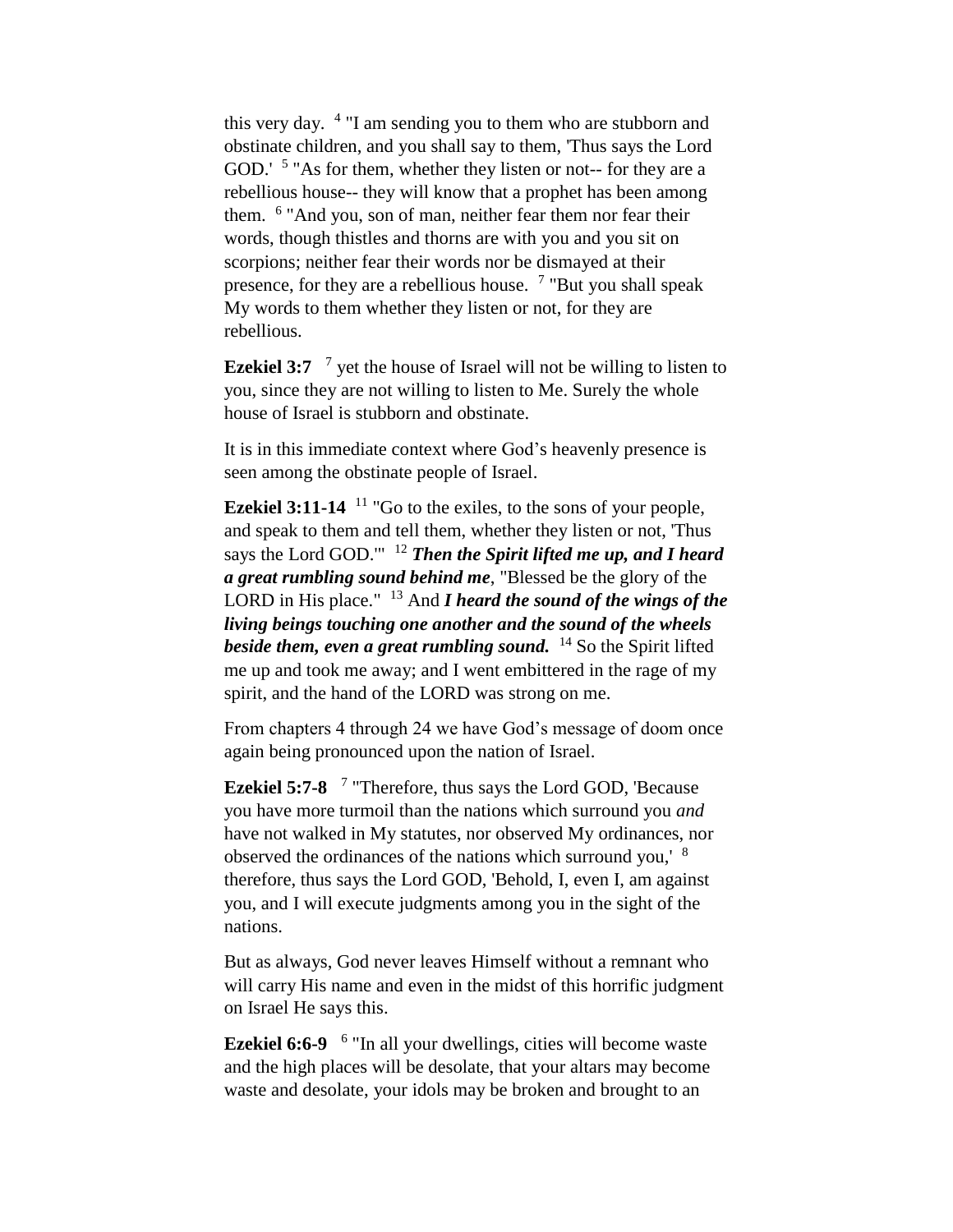end, your incense altars may be cut down, and your works may be blotted out. <sup>7</sup> "The slain will fall among you, and you will know that I am the LORD. <sup>8</sup> *"However, I will leave a remnant, for you will have those who escaped the sword among the nations when you are scattered among the countries. <sup>9</sup> "Then those of you who escape will remember Me among the nations* to which they will be carried captive, how I have been hurt by their adulterous hearts which turned away from Me, and by their eyes which played the harlot after their idols; and they will loathe themselves in their own sight for the evils which they have committed, for all their abominations.

One of the interesting things about the judgment God has for Israel, according to the book of Ezekiel, is how it parallels the judgment God will inflict on mankind at the very end. And this is why it is so important to distinguish between the rebellious Israel being described here in Ezekiel with the Israel that is depicted as the remnant.

The Israel that Ezekiel is addressing is continually described as idolatrous, rebellious, wicked, haters of God and so on. And as such they will receive God's wrath and we see this in the seventh chapter.

**Ezekiel 7:1-6** NAU Moreover, the word of the LORD came to me saying, <sup>2</sup> "And you, son of man, thus says the Lord GOD to the land of Israel, 'An end! The end is coming on the four corners of the land. <sup>3</sup> 'Now the end is upon you, and I will send My anger against you; I will judge you according to your ways and bring all your abominations upon you. <sup>4</sup> 'For My eye will have no pity on you, nor will I spare *you*, but I will bring your ways upon you, and your abominations will be among you; then you will know that I am the LORD!' <sup>5</sup> "Thus says the Lord GOD, 'A disaster, unique disaster, behold it is coming! <sup>6</sup> 'An end is coming; the end has come! It has awakened against you; behold, it has come!

## **Does anyone see a parallel of this event with an event in the New Testament?**

**Revelation 20:7-11** <sup>7</sup> When the thousand years are completed, Satan will be released from his prison,  $8$  and will come out to deceive the nations which are in the four corners of the earth, Gog and Magog, to gather them together for the war; the number of them is like the sand of the seashore. <sup>9</sup> And they came up on the broad plain of the earth and surrounded the camp of the saints and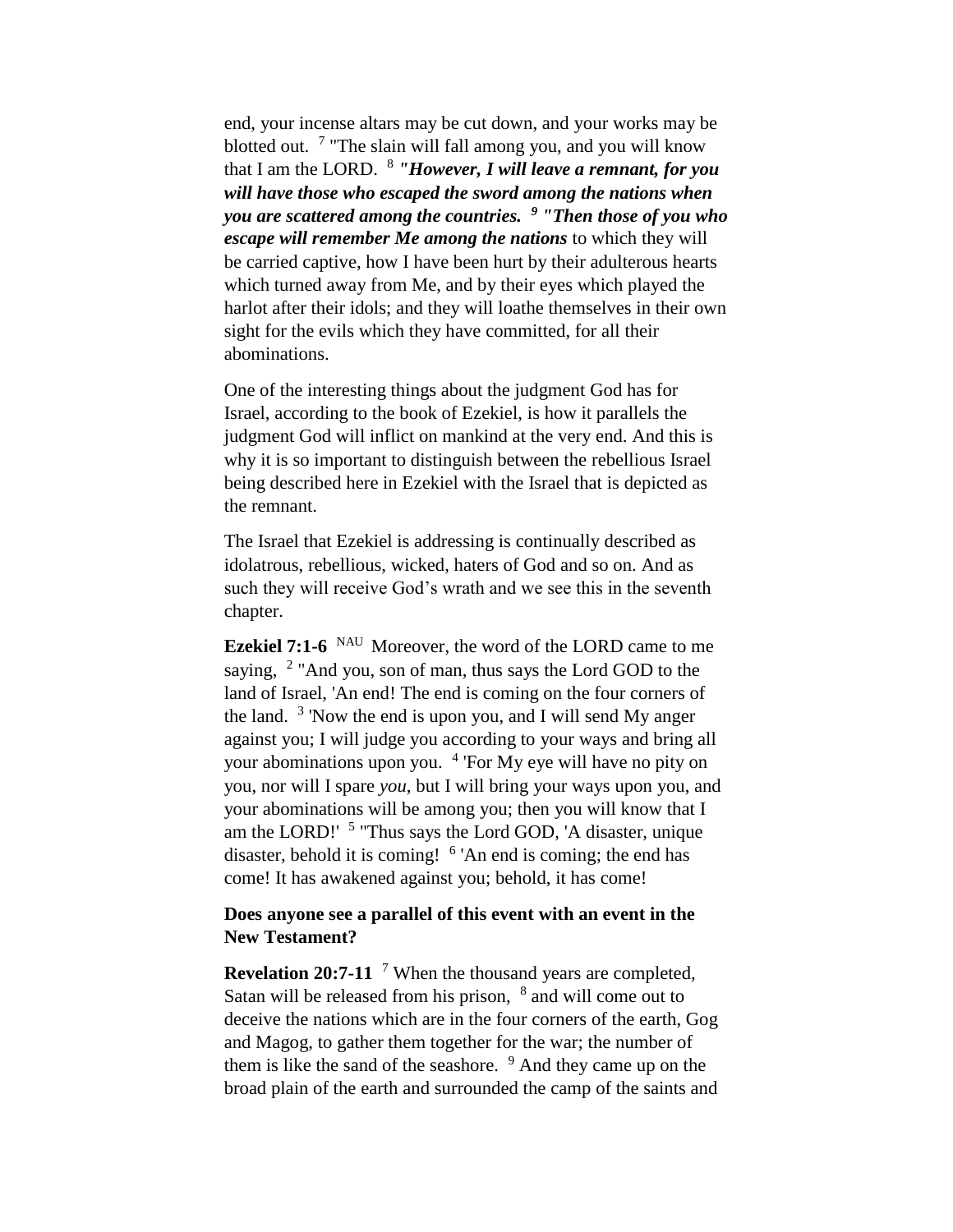the beloved city, and fire came down from heaven and devoured them. <sup>10</sup> And the devil who deceived them was thrown into the lake of fire and brimstone, where the beast and the false prophet are also; and they will be tormented day and night forever and ever. <sup>11</sup> Then I saw a great white throne and Him who sat upon it, from whose presence earth and heaven fled away, and no place was found for them.

Did you notice the reference to Gog and Magog in verse 8? Gog and Magog are references to the peoples who were used by God to bring judgment on rebellious Israel. But they themselves will be judged by God for their own abominable ways in rejecting the one true God.

NAU **Ezekiel 39:1** "And you, son of man, prophesy against Gog and say, 'Thus says the Lord GOD, "Behold, I am against you, O Gog, prince of Rosh, Meshech and Tubal;

NAU **Ezekiel 39:6** "And I will send fire upon Magog and those who inhabit the coastlands in safety; and they will know that I am the LORD.

The point that both Ezekiel and John make is that there will be a day where all peoples from every corner of the earth will face God's final judgment at the Great White Throne.

All who rebel against God, be they people who claim God or not, will be shown to be what they really are, Gog and Magog who make war against God, those who are at enmity with God.

This is the opposite for those who are not at war or enmity with God but are a peace with God through Christ.

**Ephesians 2:14-19** <sup>14</sup> For He Himself is our peace, who made both *groups into* one and broke down the barrier of the dividing wall, <sup>15</sup> by abolishing in His flesh the enmity, *which is* the Law of commandments *contained* in ordinances, so that in Himself He might make the two into one new man, *thus* establishing peace, <sup>16</sup> and might reconcile them both in one body to God through the cross, by it having put to death the enmity. <sup>17</sup> AND HE CAME AND PREACHED PEACE TO YOU WHO WERE FAR AWAY, AND PEACE TO THOSE WHO WERE NEAR; <sup>18</sup> for through Him we both have our access in one Spirit to the Father. <sup>19</sup> So then you are no longer strangers and aliens, but you are fellow citizens with the saints, and are of God's household,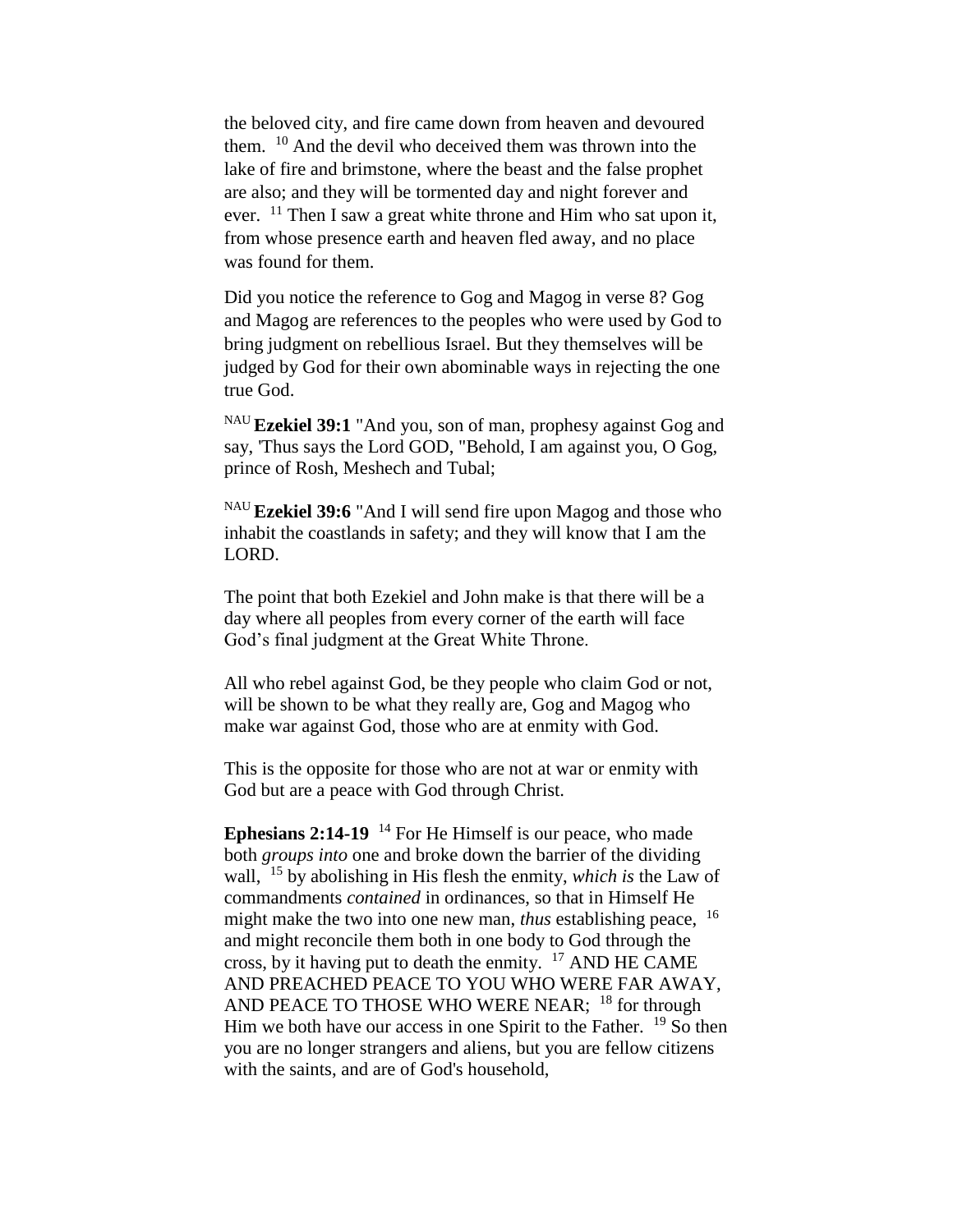This people, who are brought into a peace relationship with God, are the remnant described in so many places of the O.T. and we see this same people being described again by Ezekiel in the midst of this judgment by God.

**Ezekiel 11:12-13** <sup>12</sup> "Thus you will know that I am the LORD; for you have not walked in My statutes nor have you executed My ordinances, but have acted according to the ordinances of the nations around you."'" <sup>13</sup> Now it came about as I prophesied, that Pelatiah son of Benaiah died. Then I fell on my face and cried out with a loud voice and said, "Alas, Lord GOD! *Will You bring the remnant of Israel to a complete end?"*

Ezekiel knew that God would spare a people for Himself and he knew that only the grace of God would accomplish this among a people who have turned away from Him. But the only way that anyone would turn back to God is if God Himself did a work in them. And this is why we have that passage in Ezekiel as to how God would accomplish this.

**Ezekiel 11:16-21** <sup>16</sup> "Therefore say, 'Thus says the Lord GOD, "Though I had removed them far away among the nations and though I had scattered them among the countries, yet I was a sanctuary for them a little while in the countries where they had gone."' <sup>17</sup> "Therefore say, 'Thus says the Lord GOD, "I will gather you from the peoples and assemble you out of the countries among which you have been scattered, and I will give you the land of Israel."<sup>18</sup> "When they come there, they will remove all its detestable things and all its abominations from it. <sup>19</sup> *"And I will give them one heart, and put a new spirit within them. And I will take the heart of stone out of their flesh and give them a heart of flesh, <sup>20</sup> that they may walk in My statutes and keep My ordinances and do them. Then they will be My people, and I shall be their God.* <sup>21</sup> "But as for those whose hearts go after their detestable things and abominations, I will bring their conduct down on their heads," declares the Lord GOD.

Not one of the nation will come to God unless God does the kind of work in their hearts that will allow them to see their need for a Savior.

Until God personally touches their hearts they will continue to live in the deadness of their hearts. And this again is made clear to Ezekiel as he brings them this message of judgment.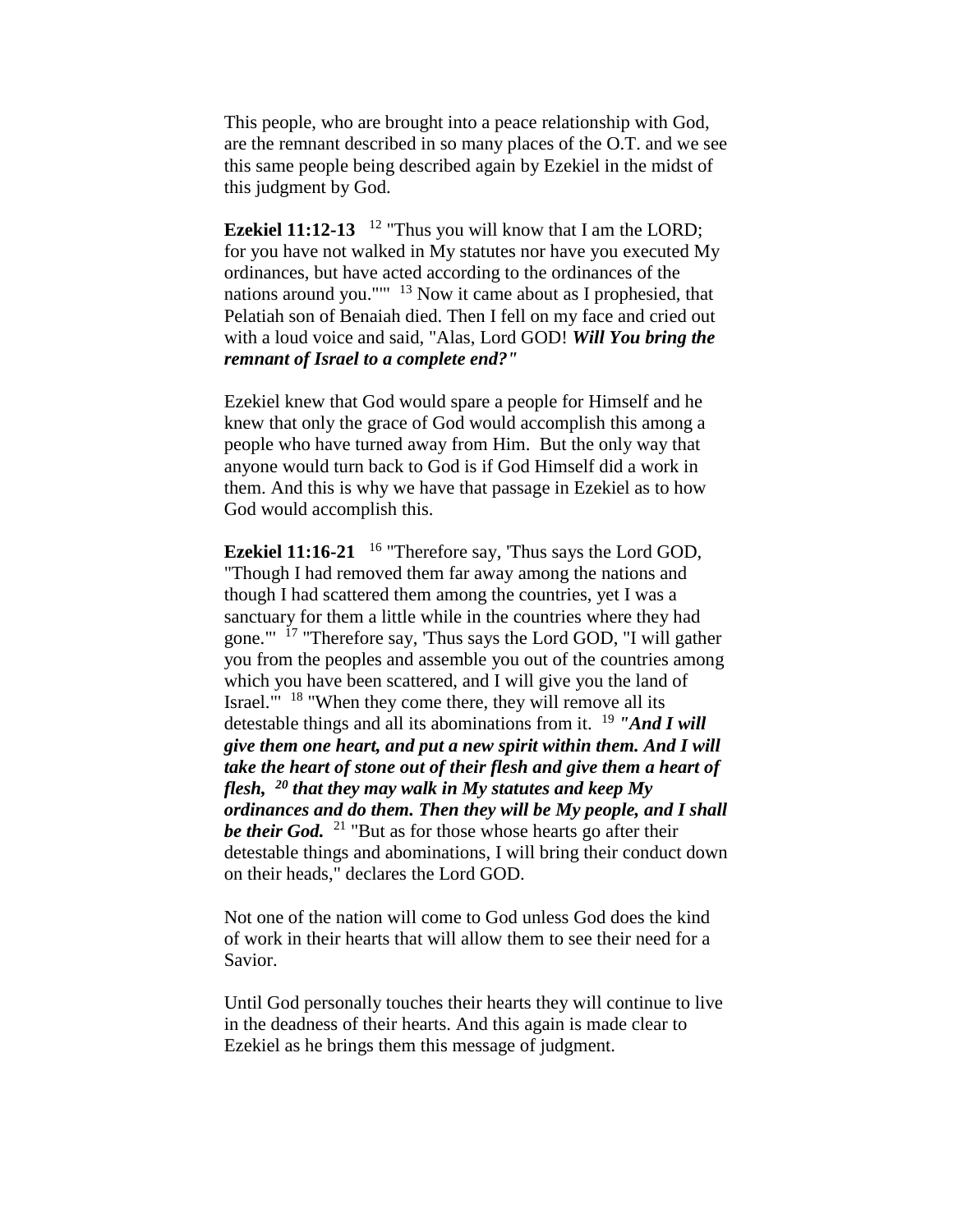**Ezekiel 12:1-2** <sup>NAU</sup> Then the word of the LORD came to me, saying,  $2$  "Son of man, you live in the midst of the rebellious house, who have eyes to see but do not see, ears to hear but do not hear; for they are a rebellious house.

God's word continues to remind Israel of her rebellious ways and in chapter 16 God reminds Israel how He came to her like a child thrown into a field to die and how He rescued her and as she grew He took her as His bride, but she became unfaithful and followed the ways of the world.

**Ezekiel 16:46-48** <sup>46</sup> "Now your older sister is Samaria, who lives north of you with her daughters; and your younger sister, who lives south of you, is Sodom with her daughters. <sup>47</sup> "Yet you have not merely walked in their ways or done according to their abominations; but, as if that were too little, you acted more corruptly in all your conduct than they. <sup>48</sup> "As I live," declares the Lord GOD, "Sodom, your sister and her daughters have not done as you and your daughters have done.

And yet again, God holds out His mercy to those He will come to and restore them to the status of bride.

**Ezekiel 16:58-63** <sup>58</sup> "You have borne *the penalty of* your lewdness and abominations," the LORD declares.  $5\overline{9}$  For thus says the Lord GOD, "I will also do with you as you have done, you who have despised the oath by breaking the covenant.  $60$  "Nevertheless, I will remember My covenant with you in the days of your youth, and I will establish an everlasting covenant with you.  $61$  "Then you will remember your ways and be ashamed when you receive your sisters, *both* your older and your younger; and I will give them to you as daughters, but not because of your covenant. <sup>62</sup> "Thus I will establish My covenant with you, and you shall know that I am the LORD, <sup>63</sup> so that you may remember and be ashamed and never open your mouth anymore because of your humiliation, when I have forgiven you for all that you have done," the Lord GOD declares.

## **What everlasting covenant is God going to establish with Israel according to verse 60?**

This is a covenant that is different than the covenant that God made to the nation that involved the law and spoke to a better covenant to come.

The writer of Hebrews makes this abundantly clear.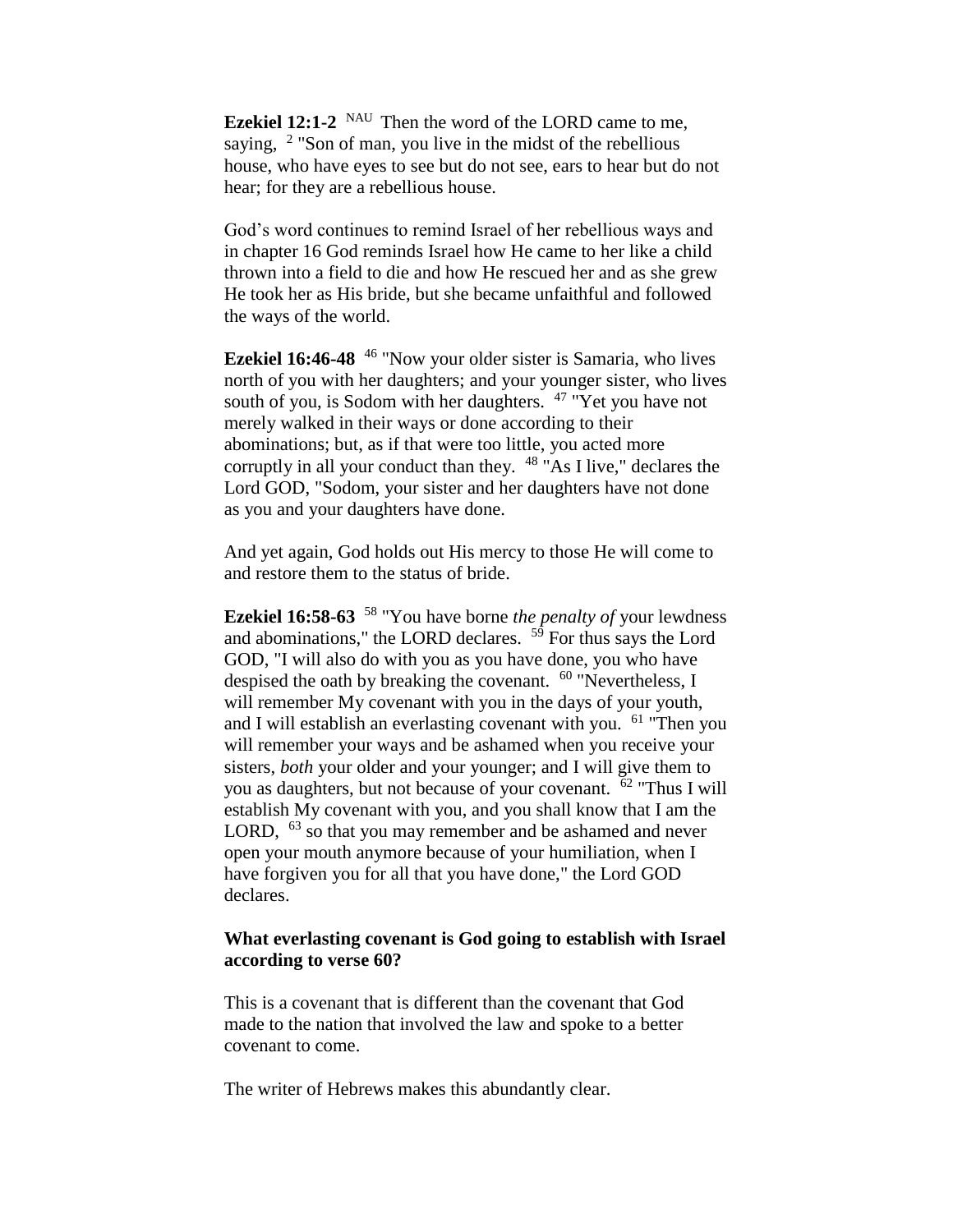**Hebrews 8:4-13**  <sup>4</sup> Now if He, (Jesus), were on earth, He would not be a priest at all, since there are those who offer the gifts according to the Law;  $5 \text{ who serve a copy and shadow of the}$ heavenly things, just as Moses was warned *by God* when he was about to erect the tabernacle; for, "SEE," He says, "THAT YOU MAKE all things ACCORDING TO THE PATTERN WHICH WAS SHOWN YOU ON THE MOUNTAIN." <sup>6</sup> But now He has obtained a more excellent ministry, by as much as *He is also the mediator of a better covenant, which has been enacted on better promises. <sup>7</sup> For if that first covenant had been faultless, there would have been no occasion sought for a second.* <sup>8</sup> For finding fault with them, He says, "BEHOLD, DAYS ARE COMING, SAYS THE LORD, WHEN I WILL EFFECT A NEW COVENANT WITH THE HOUSE OF ISRAEL AND WITH THE HOUSE OF JUDAH; <sup>9</sup> NOT LIKE THE COVENANT WHICH I MADE WITH THEIR FATHERS ON THE DAY WHEN I TOOK THEM BY THE HAND TO LEAD THEM OUT OF THE LAND OF EGYPT; FOR THEY DID NOT CONTINUE IN MY COVENANT, AND I DID NOT CARE FOR THEM, SAYS THE LORD. <sup>10</sup> "FOR THIS IS THE COVENANT THAT I WILL MAKE WITH THE HOUSE OF ISRAEL AFTER THOSE DAYS, SAYS THE LORD: I WILL PUT MY LAWS INTO THEIR MINDS, AND I WILL WRITE THEM ON THEIR HEARTS. AND I WILL BE THEIR GOD, AND THEY SHALL BE MY PEOPLE. <sup>11</sup> "AND THEY SHALL NOT TEACH EVERYONE HIS FELLOW CITIZEN, AND EVERYONE HIS BROTHER, SAYING, 'KNOW THE LORD,' FOR ALL WILL KNOW ME, FROM THE LEAST TO THE GREATEST OF THEM. <sup>12</sup> "FOR I WILL BE MERCIFUL TO THEIR INIQUITIES, AND I WILL REMEMBER THEIR SINS NO MORE." <sup>13</sup> When He said, "A new *covenant*," He has made the first obsolete. But whatever is becoming obsolete and growing old is ready to disappear.

#### **What new covenant was the writer of Hebrews speaking of?**

The covenant in Christ's blood. This is precisely what Ezekiel is addressing as did Jeremiah whom the writer of Hebrews quotes.

**Jeremiah 31:31-33** <sup>31</sup> "Behold, days are coming," declares the LORD, "when I will make a new covenant with the house of Israel and with the house of Judah,  $32$  not like the covenant which I made with their fathers in the day I took them by the hand to bring them out of the land of Egypt, My covenant which they broke, although I was a husband to them," declares the LORD. <sup>33</sup> "But this is the covenant which I will make with the house of Israel after those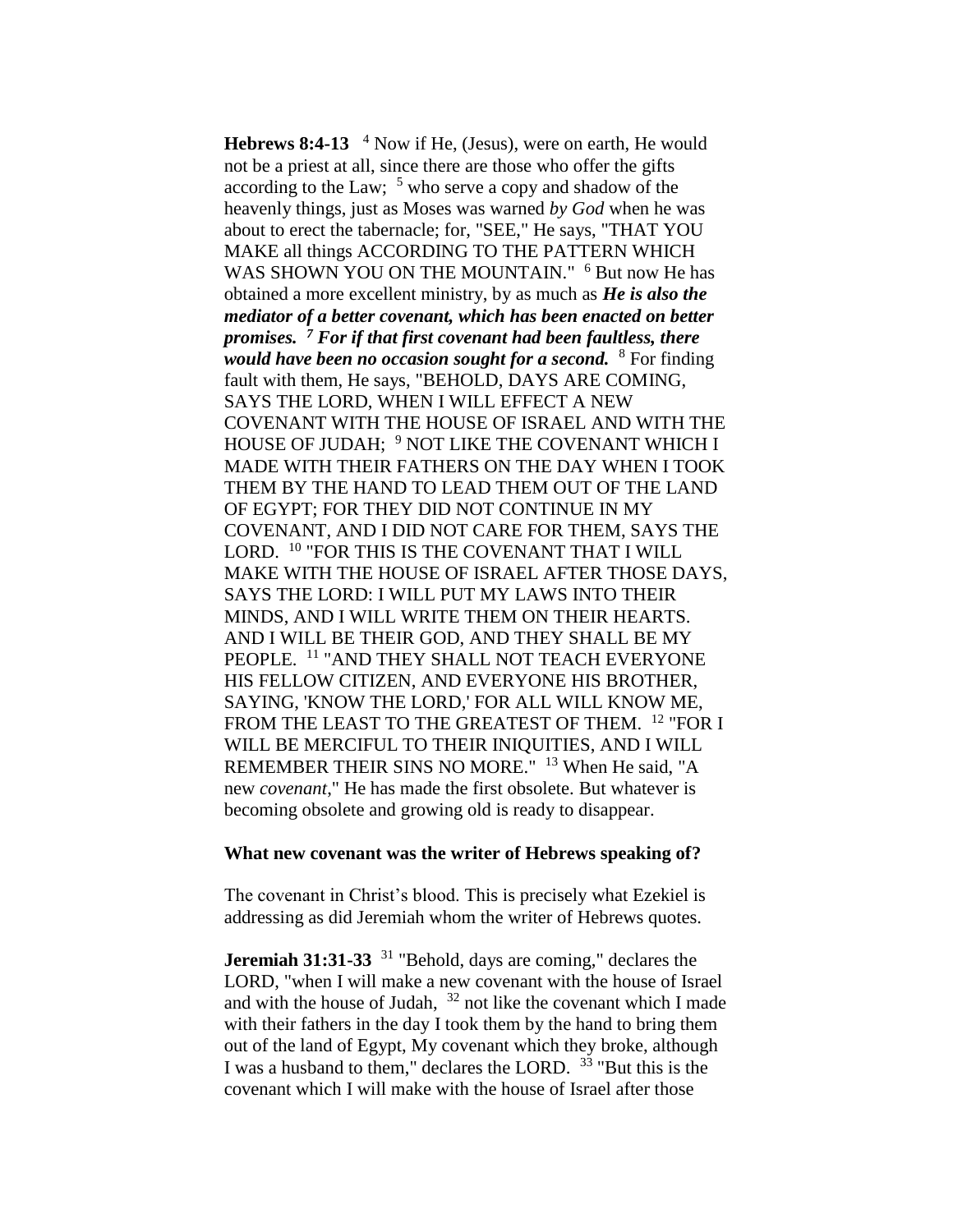days," declares the LORD, "I will put My law within them and on their heart I will write it; and I will be their God, and they shall be My people.

This is the same covenant blessing that God says He will bring on the house of Israel later in Ezekiel.

**Ezekiel 20:39-44** <sup>39</sup> "As for you, O house of Israel," thus says the Lord GOD, "Go, serve everyone his idols; but later you will surely listen to Me, and My holy name you will profane no longer with your gifts and with your idols. <sup>40</sup> "For on My holy mountain, on the high mountain of Israel," declares the Lord GOD, "there the whole house of Israel, all of them, will serve Me in the land; there I will accept them and there I will seek your contributions and the choicest of your gifts, with all your holy things.  $41$  "As a soothing aroma I will accept you when I bring you out from the peoples and gather you from the lands where you are scattered; and I will prove Myself holy among you in the sight of the nations. <sup>42</sup> "And you will know that I am the LORD, when I bring you into the land of Israel, into the land which I swore to give to your forefathers. <sup>43</sup> "There you will remember your ways and all your deeds with which you have defiled yourselves; and you will loathe yourselves in your own sight for all the evil things that you have done.  $44$ "Then you will know that I am the LORD when I have dealt with you for My name's sake, not according to your evil ways or according to your corrupt deeds, O house of Israel," declares the Lord GOD.'"

### **Who are the ones being described in verse 39?**

Israel. Rebellious Israel.

## **Who has been receiving the judgment of God all throughout the book of Ezekiel?**

Israel. Rebellious Israel.

## **Then who are the people described in verse 40 who serve God on His holy mountain?**

The whole house of Israel.

### **So, what Israel are we talking about?**